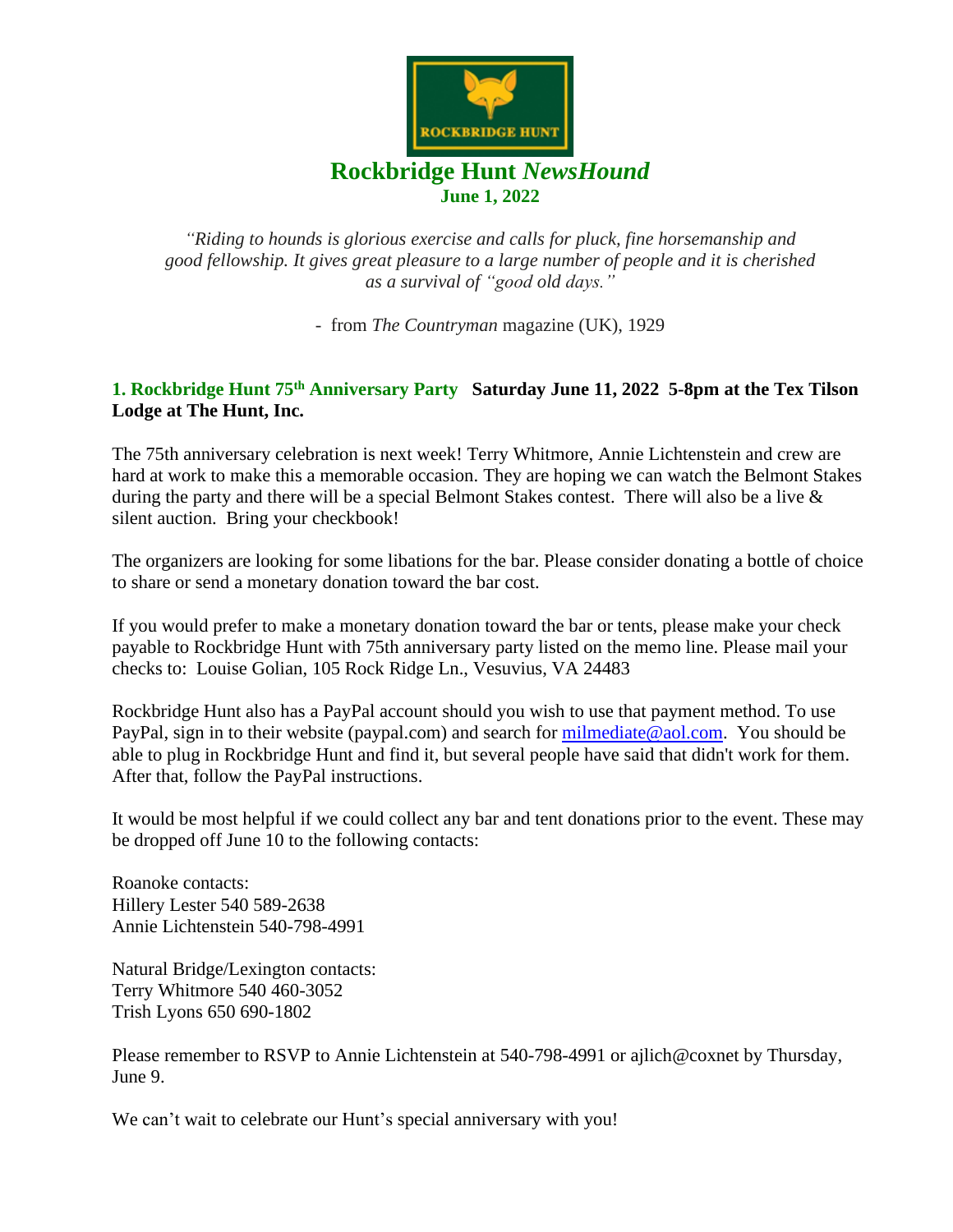**2. Hunter Pace!** Thank you to everyone who helped put together our very successful Hunter Pace on May 21. We had a great turnout for our last fundraising event of the 2021-22 season. We especially appreciate all the volunteers who were planning to work at the pace on it's original date of May 7 and who came out on the rain date.

## **The Hunter Pace team included:**

Course flagging and de-flagging: Cindy Morton, Lauren Keating, Lu Dooley Trail Clearing: Tracy Burton, Lu Dooley, Mary Ann & Ken Jacobsen, Gabriella Jones, Lauren Keating, Hillery & Matthew Lester, Diane Long, Cindy Morton, Bob & Susan Richardson, Hugh Brown Mowing and parking lot repair: Matthew Lester Mowing: Gary & Kathy Ponder, Pete Holladay Advertising: Liz Hall & Hugh Brown Parking: Susan Richardson Registration: Liz Hall (online) & Hugh Brown (on site) Start/Finish & Timing: Louise Golian & Kathy Munsey Volunteers On Course: Lu Dooley, Lauren Keating, Gary Mantello, Cindy Morton Ribbons: Hugh Brown

#### **Results:**

| Division           |                | Pinny Rider Name       | <b>Horse Name</b>       | Placing        |
|--------------------|----------------|------------------------|-------------------------|----------------|
| Full cry           | 3              | <b>Ticia Blanck</b>    | Zed                     | $\mathbf{1}$   |
| Full cry           | 3              | Sally Mann             | Gune                    | $\mathbf{1}$   |
| Full Cry           | $\overline{2}$ | <b>Anne Howard</b>     |                         | $\overline{2}$ |
| Full cry           | $\overline{2}$ | Diane Long             |                         | $\frac{2}{3}$  |
| Full cry           | $\overline{4}$ | <b>Tracy Fergusen</b>  | Madelyn                 |                |
|                    |                |                        |                         |                |
| 2nd Flight         | 112            | Annie Lichtenstein     | Tevy                    | $\mathbf{1}$   |
| 2nd Flight         | 112            | Debbie Bono            | Marshall                | $\mathbf{1}$   |
| 2nd Flight         | 112            | Laura Arnold           |                         | $\mathbf{1}$   |
| 2nd Flight         | 101            | <b>Scottie Palvick</b> | Shakeys prize           | $\overline{c}$ |
| 2nd Flight         | 101            | Lynda Fox              | Paladin                 | $\overline{c}$ |
| 2nd Flight         | 105            | Valerie Mann           | Virginia Sky            | $\frac{3}{3}$  |
| 2nd Flight         | 105            | Caitlin Mann           | Addie                   |                |
| 2nd Flight         | 109            | <b>Tracy Burton</b>    | Chance                  | $\overline{4}$ |
| 2nd Flight         | 109            | Jeanne Jeffer          | Joe                     | $\overline{4}$ |
| 2nd Flight         | 108            | Kelli Park             | Limited Square (Lily)5  |                |
| 2nd Flight         | 108            | Amanda Malone          |                         | 5              |
| Hilltoppers        | 205            | Cindy Mitchell         | Daisy                   | 1              |
| Hilltoppers        | 205            | <b>Tanner Price</b>    | <b>Charitable Storm</b> | $\mathbf{1}$   |
| Hilltoppers        | 216            | Wendy Meyer            | Dover                   | $\overline{2}$ |
| <b>Hilltoppers</b> | 216            | <b>Kate Meade</b>      | Foggy Notion (Linus)2   |                |
| Hilltoppers        | 206            | <b>Kimberly Simcox</b> | Pearl                   | 3              |
|                    | 206            | <b>Molly Walters</b>   | Munsey                  | 3              |
| Hilltoppers        | 207            | <b>Kay Trivett</b>     | Peter Pan               | 3              |
| Hilltoppers        | 207            | Jamie Renick           | Domino                  | 3              |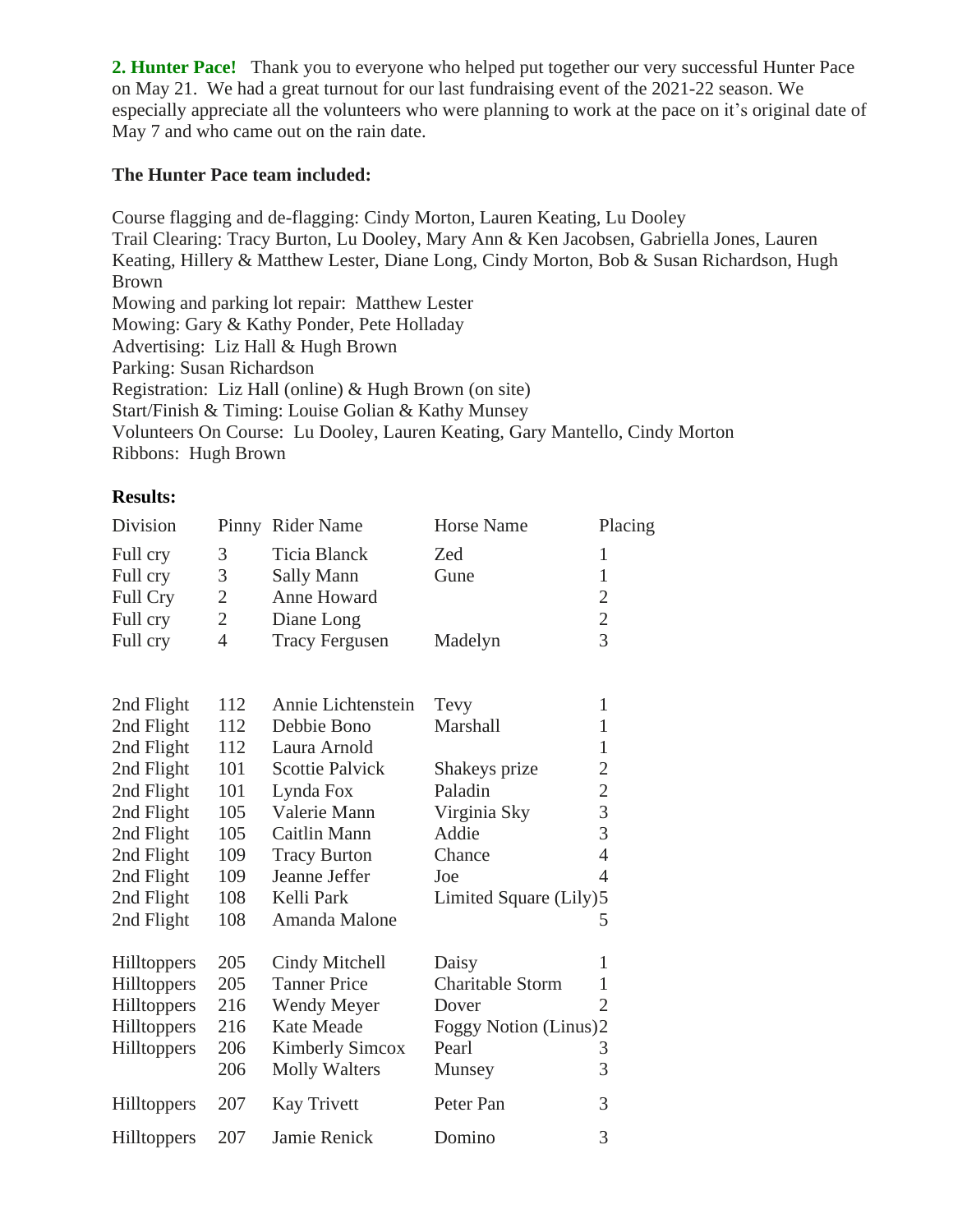| <b>Hilltoppers</b>                                             | 208               | <b>Shannon Simms</b>                                | Hold My Beer                                           | 3           |
|----------------------------------------------------------------|-------------------|-----------------------------------------------------|--------------------------------------------------------|-------------|
| <b>Hilltoppers</b>                                             | 208               | Lindsay Thorn                                       | Soleil                                                 | 3           |
| <b>Hilltoppers</b><br><b>Hilltoppers</b><br><b>Hilltoppers</b> | 208<br>209<br>209 | <b>Cassidy Fasick</b><br>Lauren Woody<br>Jean Capps | Just Chillin<br>Skips Super Apollo<br>The Eyes Have It | 3<br>3<br>3 |
| Junior                                                         | 301               | <b>Charlie Campbell</b>                             | All that jazz                                          |             |
| Junior                                                         | 301               | Madison Zipf                                        | Sheena Virgo                                           |             |
| Junior                                                         | 301               | <b>Billie Croll</b>                                 | <b>Pookies Princess</b>                                |             |

**3. Virginia Foxhound Show.** After being canceled due to COVID-19 in 2020 and 2021, the Virginia Foxhound Show at Morven Park in Leesburg returned over the Memorial Day weekend and was a great success. It is the largest foxhound show in the world and a wonderful place to see and learn about hounds. Rockbridge Hunt co-hosted a tent and reception with our friends in the Glenmore Hunt again this year. We had a great turnout from both hunts as well as visitors from the Bedford County Hunt (VA), Marlborough Hunt (MD), Middleburg Hunt (VA), as well as two special guests from the North Cotswold Hunt in England. The Glenmore folks showed two hounds at the show and seemed to have a great time doing so. Thank you to everyone who went up for the show and brought food and drink along to share. We're looking forward to 2023 in Leesburg!

**4. Trail Riding Reminder - Summer Trail Riding at The Hunt, Inc.** Rockbridge Hunt members have permission from many generous landowners to *hunt* on their property. This does not entitle any individuals to *trail ride* on private property. Rockbridge Hunt members can ride on much of the property at The Hunt, Inc. but you must know where the boundaries are and respect them. Many of our landowners do allow trail riding but not all of them do. When individuals ride on private property without permission, landowners are (justifiably) displeased. These situations are one of the main causes of permission to hunt being withdrawn. If you don't absolutely know for certain where you can ride and where you can't, please make arrangements to ride with someone who knows the territory. Most of the Executive Committee and the Hunt Staff know the property and will be happy to meet you and ride with you.

 Also, please be very certain that any dogs you have with you are under your control at *all times* and kept off private property. Thank you!!

**5. More Important Reminders: Insurance, waivers, and helmets!** The new year has started for us – so that means *new waivers are needed for everyone*. For insurance purposes, it is *critical* that any member or guest riding at The Hunt, Inc. have a signed waiver on file. There is a box with waivers on the mounting block in The Hunt, Inc. parking lot and another on the hunt barn. We will also have new waiver forms available at summer events and work days. If you are not sure if your guest has a current waiver, you may check with Hugh Brown or just sign a new one. We also *strongly encourage* everyone to wear approved helmets when riding. Thank you!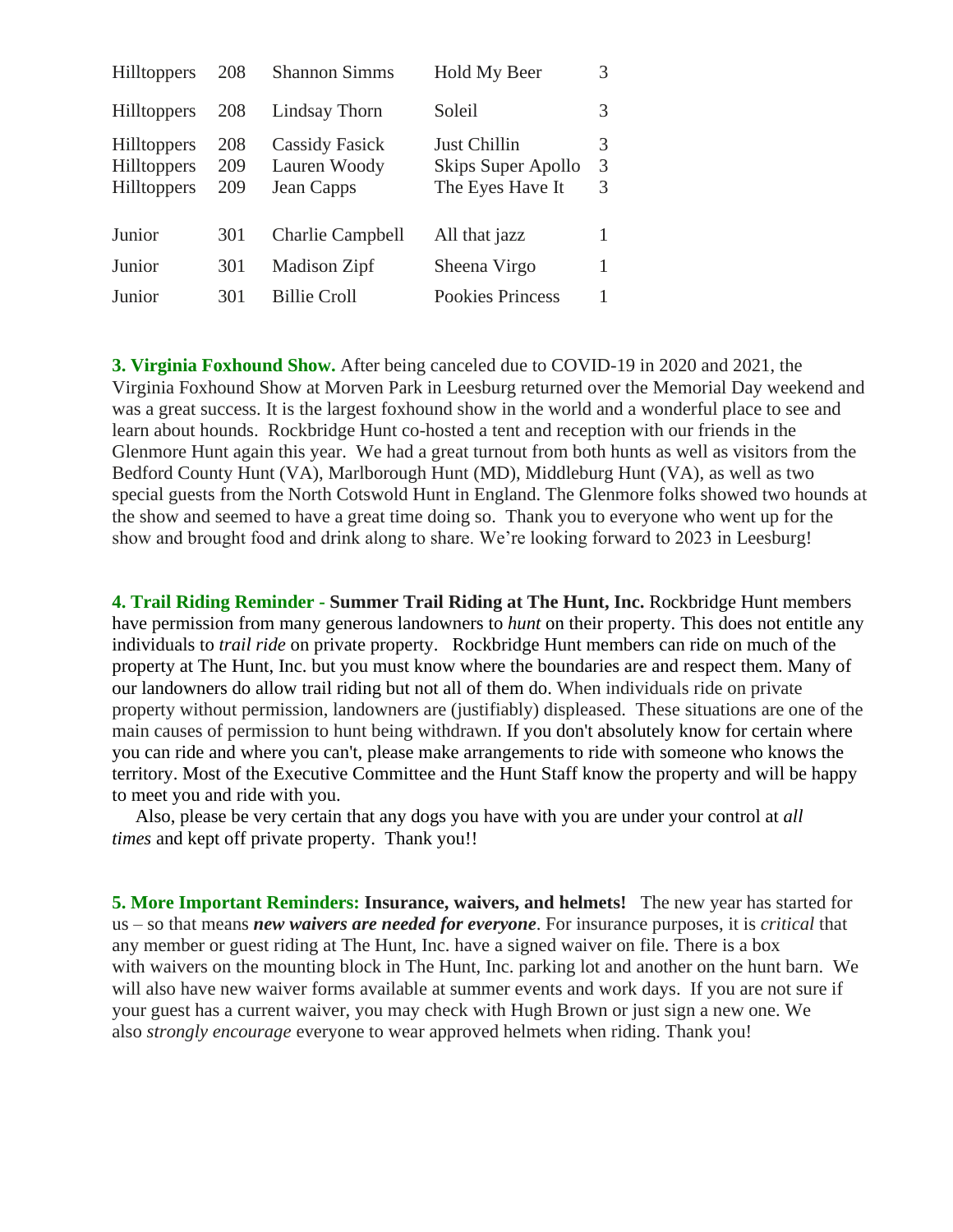# **6. Rockbridge Hunt Dates for your Calendar**

| Saturday, June 11          | Rockbridge Hunt Anniversary Cocktail Party (tentative)             |
|----------------------------|--------------------------------------------------------------------|
| Saturday, June 25          | Rockbridge Hunt TBD fundraising event                              |
| Saturday, July 16          | Rockbridge Hunt Judged Trail Ride at Broadview                     |
| Saturday, August 20        | Rockbridge Hunt Gymnastics/Jumping Clinic                          |
| Saturday, September 17     | <b>Autumn Hunting begins</b>                                       |
| Fri, Oct. 14 - Mon. Oct 17 | Hunting Weekend with Bedford County Hunt, Glenmore Hunt, Oak       |
|                            | Ridge Fox Hunt, and Rockbridge Hunt. (tentative)                   |
| Saturday, October 29       | Glenmore Hunt Opening Meet & Blessing of the Hounds $-$ joint meet |
|                            | with Rockbridge Hunt                                               |
| Saturday, November 5       | Rockbridge Hunt Opening Meet & Blessing of the Hounds - joint meet |
|                            | with Glenmore Hunt                                                 |

# **7. Other Hunt-related Dates**

| Saturday, June 4          | Oak Ridge Fox Hunt Club Hunter Pace                 |
|---------------------------|-----------------------------------------------------|
| Saturday, June 4          | Bryn Mawr Hound Show                                |
| Saturday, June 11         | Glenmore Hunt Murder Mystery Ride                   |
| Saturday, June 11         | Farmington Hunt Hunter Pace                         |
| Fri, June 17-Sun. June 19 | <b>MFHA</b> <i>Biennial Seminar</i> in Nashville    |
| Saturday, June 18         | Bedford County Hunt Hunter Pace & Judged Trail Ride |
| Saturday, July 9          | Glenmore Hunt Midsummer Carnival Ride               |
| Saturday, July 23         | Farmington Hunt Poker Ride-Hunter Pace              |
| Saturday, July 23         | Oak Ridge Fox Hunt Safari Hunt                      |
| Saturday, August 13       | Glenmore Hunt Moonlight & Fireflies Ride            |
| Saturday, August 13       | Oak Ridge Fox Hunt Judged Trail Ride                |
| Fri, Aug 19-Sat. Aug 20   | Farmington Hunt Foxhunting Clinic                   |
| Saturday, August 27       | Glenmore Hunt Foxhunting Clinic                     |
| Saturday, September 17    | Glenmore Hunt begins Autumn Hunting                 |
| Saturday, September 17    | Oak Ridge Fox Hunt Ball                             |
| Sunday, September 18      | Bedford County Hunt Hunter Pace                     |
| Saturday, October 29      | Glenmore Hunt Opening Meet & Blessing of the Hounds |
| Sunday, November 6        | Farmington Hunt Hunter Pace                         |
| Sunday, November 6        | <b>Bedford County Hunt Hunter Pace</b>              |
| Sunday, November 13       | Glenmore Hunt Fall Hunter Pace                      |

**8***.* **The Rockbridge Hunt** *NewsHound* is archived on the RH website under Newsletters in the Archive section. You can also access copies by logging into Google or Google Groups and read stuff from the Friends list. If you don't have a Google account, it's easy to create one using the same email address that you use for the Friends list.

As always, if you have feedback or suggestions for the Executive Committee, please do not hesitate to contact us.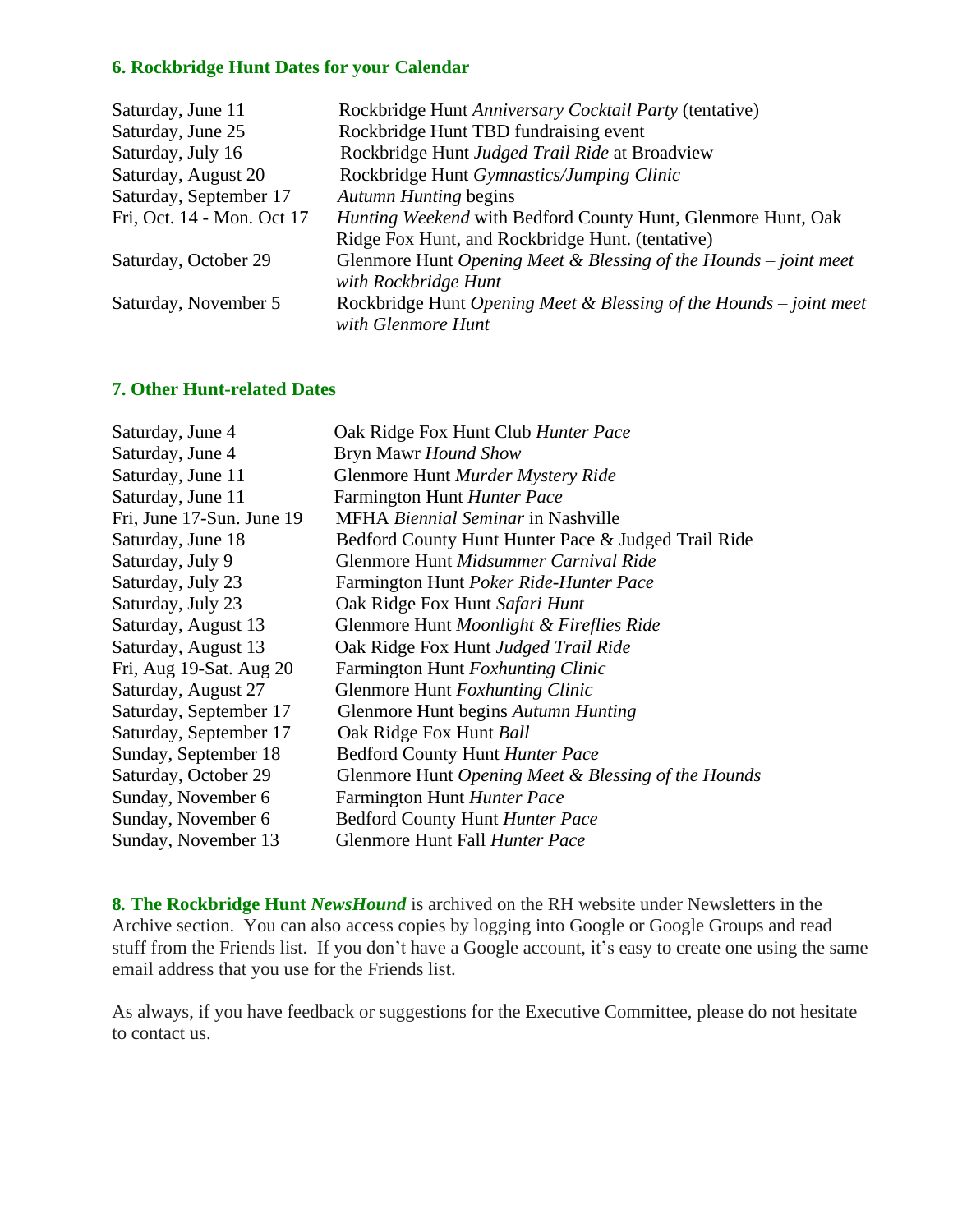\*\*\*\*\*\*\*\*\*\*\*\*\*\*\*\*\*\*\*\*\*\*\*\*\*\*\*\*\*\*\*\*\*\*

## **Rockbridge Hunt Executive Committee 2022-2023**

**Lauren Keating, President** H 540-463-5574 keatadvm@gmail.com

**Cindy Morton, MFH**  W 540-458-8109, M 540-570-0770 mortonc@wlu.edu

**Hugh Brown, MFH** H 540-886-6359, W 540-568-3501, C 540-290-9868 brownhh@jmu.edu

**Louise Golian, Treasurer** C 540-460-2628, H 540-377-9409 Louisegolian@gmail.com

**Valerie Mann, Hon. Secretary** 540-580-6614 valeriemann1229@gmail.com

**Liz Hall, Steward 2019-2023** 434-760-3784 ehhall1229@yahoo.com

**Diane Long, Steward 2019-2023** 540-473-3151 dglongacres@yahoo.com

# **Laura Arnold, Steward, 2021-2025**

(H) 540-725-3656 (Cell) 540-815-0325 vinluke@cox.net

**Susan Richardson, Steward 2021-2025** 804-212-6194 [ten9tilson@yahoo.com](mailto:ten9tilson@yahoo.com)

\*\*\*\*\*\*\*\*\*\*\*\*\*\*\*\*\*\*\*\*\*\*\*\*\*\*\*\*\*\*\*\*\*\*\*\*\*\*\*\*\*\*\*\*\*

#### **Please Support the Sponsors of the Rockbridge Hunt**

**Blue Ridge Equine** Valley Division, 55 Mint Spring Circle Staunton, VA 24401 (540) 460-5702 http://www.blueridgeequine.com/